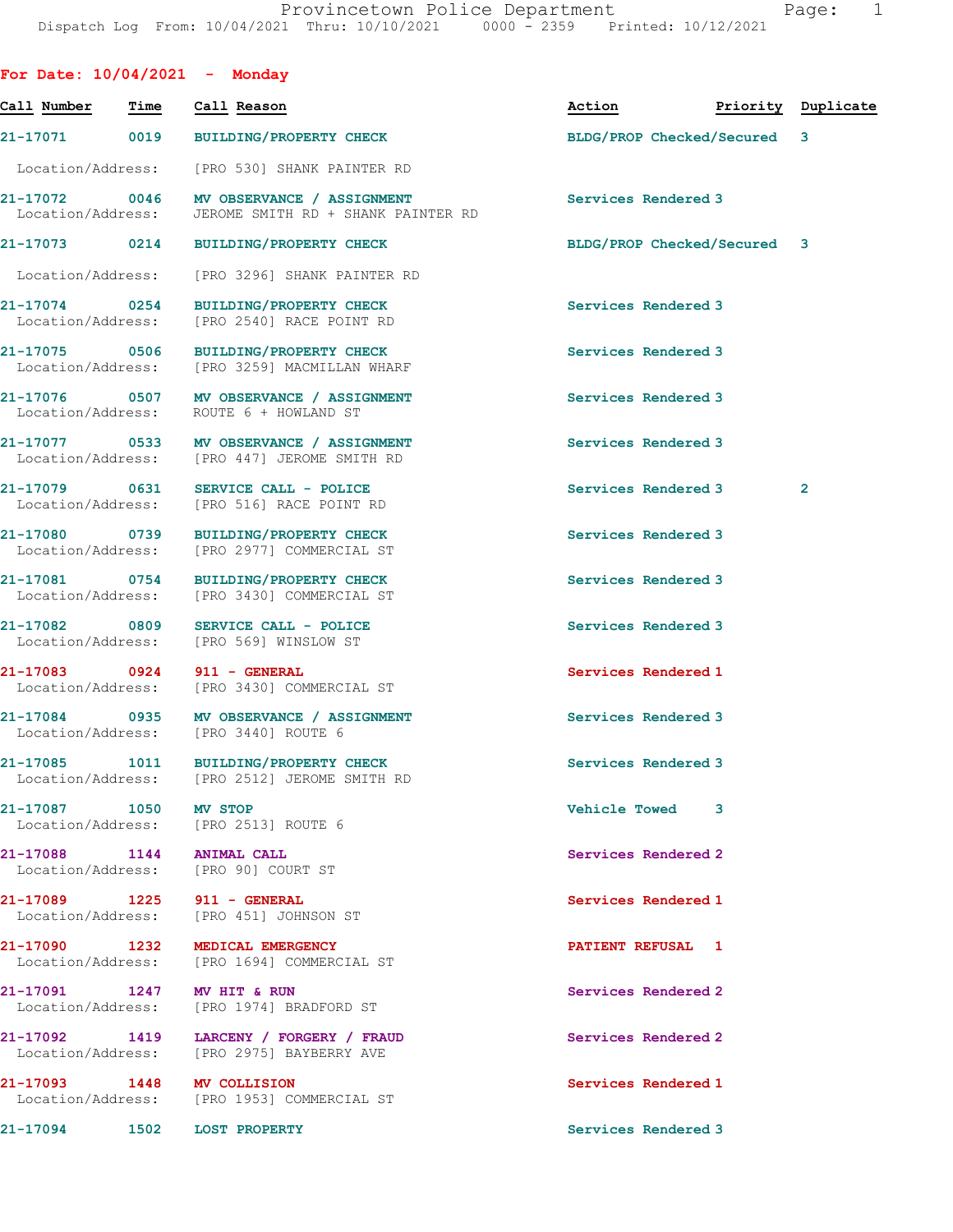21-17095 1516 LARCENY / FORGERY / FRAUD Services Rendered 2

Location/Address: CAPTAIN BERTIES WAY

Location/Address: [PRO 1664] CONANT ST

21-17097 1556 MV HIT & RUN Services Rendered 2<br>
Location/Address: [PRO 2304] COMMERCIAL ST [PRO 2304] COMMERCIAL ST 21-17098 1704 FOLLOW UP **Services Rendered 2 Services Rendered 2 Services Rendered 2** [PRO 542] SHANK PAINTER RD Refer To P/C: 21-184-AR 21-17101 1848 ANNOYING PHONE CALLS Services Rendered 3 Location/Address: [PRO 4022] HARRY KEMP WAY 21-17103 1915 FOLLOW UP 3POKEN TO 2 Location/Address: [PRO 4022] HARRY KEMP WAY 21-17104 1937 BUILDING/PROPERTY CHECK BLDG/PROP Checked/Secured 3 Location/Address: [PRO 4041] BRADFORD ST 21-17105 1948 MV OBSERVANCE / ASSIGNMENT Services Rendered 3 Location/Address: [PRO 4136] BRADFORD ST 21-17106 1954 MV STOP VERBAL WARNING 3 Location/Address: BRADFORD ST + RYDER ST 21-17107 2001 BUILDING/PROPERTY CHECK Services Rendered 3 Location/Address: [PRO 2540] RACE POINT RD 21-17108 2010 MV OBSERVANCE / ASSIGNMENT Services Rendered 3 Location/Address: HOWLAND ST + BRADFORD ST 21-17109 2023 MV OBSERVANCE / ASSIGNMENT Services Rendered 3 Location/Address: BRADFORD ST + RYDER ST 21-17110 2033 MV STOP VERBAL WARNING 3 Location/Address: [PRO 1235] BRADFORD ST 21-17111 2107 MV STOP Citation / Warning Issued 3 Location/Address: [PRO 2977] COMMERCIAL ST 21-17112 2126 BUILDING/PROPERTY CHECK Services Rendered 3 Location/Address: [PRO 3259] MACMILLAN WHARF 21-17113 2127 BAR CHECK Services Rendered 3 Location/Address: [PRO 399] COMMERCIAL ST 21-17114 2136 MV OBSERVANCE / ASSIGNMENT Services Rendered 3 Location/Address: [PRO 3611] CAPTAIN BERTIES WAY 21-17116 2220 MEDICAL EMERGENCY Services Rendered 1 Location/Address: [PRO 3222] ALDEN ST 21-17117 2229 MV STOP VERBAL WARNING 3 Location/Address: [PRO 2518] ROUTE 6 21-17118 2252 BUILDING/PROPERTY CHECK Services Rendered 3 Location/Address: [PRO 2483] COMMERCIAL ST 21-17119 2344 BUILDING/PROPERTY CHECK Services Rendered 3 Location/Address: [PRO 433] RYDER ST EXT For Date: 10/05/2021 - Tuesday 21-17120 0004 MV OBSERVANCE / ASSIGNMENT Services Rendered 3 Location/Address: [PRO 2494] BRADFORD ST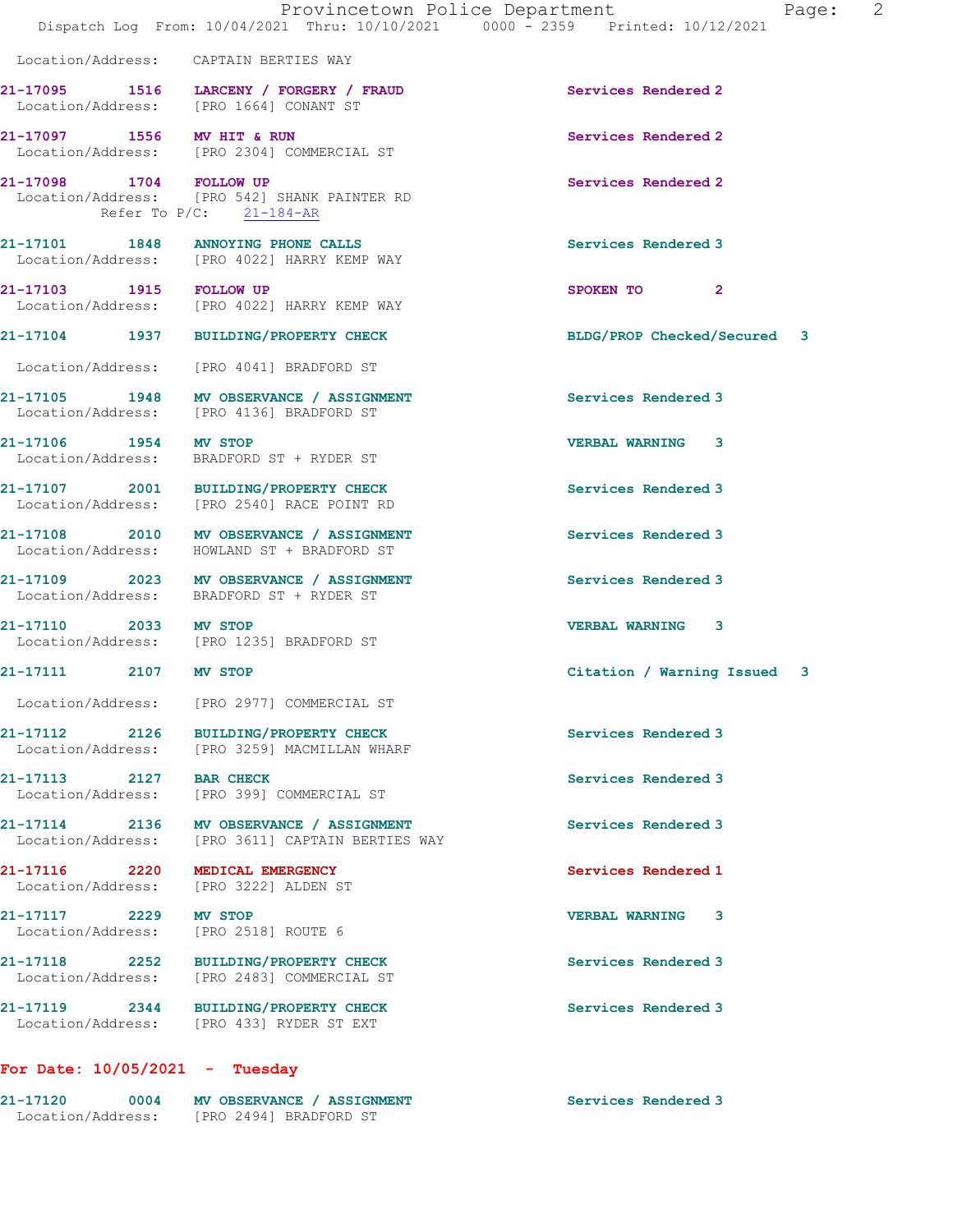|                                                         | 21-17121 0021 MV OBSERVANCE / ASSIGNMENT<br>Location/Address: BRADFORD ST + RYDER ST      | Services Rendered 3         |              |  |
|---------------------------------------------------------|-------------------------------------------------------------------------------------------|-----------------------------|--------------|--|
| 21-17122 0033 MV STOP                                   | Location/Address: [PRO 1886] BRADFORD ST                                                  | <b>VERBAL WARNING 3</b>     |              |  |
|                                                         | 21-17123 0113 BUILDING/PROPERTY CHECK                                                     | BLDG/PROP Checked/Secured 3 |              |  |
|                                                         | Location/Address: [PRO 379] COMMERCIAL ST                                                 |                             |              |  |
| 21-17124 0122                                           | <b>MV STOP</b><br>Location/Address: COMMERCIAL ST + STANDISH ST                           | <b>VERBAL WARNING 3</b>     |              |  |
|                                                         | 21-17125 0159 BUILDING/PROPERTY CHECK<br>Location/Address: [PRO 3259] MACMILLAN WHARF     | Services Rendered 3         |              |  |
|                                                         | 21-17126 0210 MV OBSERVANCE / ASSIGNMENT<br>Location/Address: BRADFORD ST + RYDER ST      | Services Rendered 3         |              |  |
|                                                         | 21-17127 0210 BUILDING/PROPERTY CHECK                                                     | BLDG/PROP Checked/Secured 3 |              |  |
| Location/Address:                                       | [PRO 3609] COMMERCIAL ST                                                                  |                             |              |  |
| 21-17128 0226                                           | <b>BUILDING/PROPERTY CHECK</b>                                                            | BLDG/PROP Checked/Secured 3 |              |  |
|                                                         | Location/Address: [PRO 413] CONWELL ST                                                    |                             |              |  |
| Location/Address:                                       | 21-17129 0230 MV OBSERVANCE / ASSIGNMENT<br>CONWELL ST + ROUTE 6                          | Services Rendered 3         |              |  |
|                                                         | 21-17130 0251 BUILDING/PROPERTY CHECK<br>Location/Address: [PRO 2898] JEROME SMITH RD     | Services Rendered 3         |              |  |
|                                                         | 21-17131 0258 MV OBSERVANCE / ASSIGNMENT<br>Location/Address: ROUTE 6 + SNAIL RD          | Services Rendered 3         |              |  |
|                                                         | 21-17132 0332 BUILDING/PROPERTY CHECK<br>Location/Address: [PRO 571] ALDEN ST             | Services Rendered 3         |              |  |
|                                                         | 21-17133 0452 BUILDING/PROPERTY CHECK                                                     | BLDG/PROP Checked/Secured 3 |              |  |
|                                                         | Location/Address: [PRO 3703] ROUTE 6                                                      |                             |              |  |
| 21-17134 0510                                           | BUILDING/PROPERTY CHECK<br>Location/Address: [PRO 433] RYDER ST EXT                       | Services Rendered 3         |              |  |
|                                                         |                                                                                           | BLDG/PROP Checked/Secured 3 |              |  |
|                                                         | Location/Address: [PRO 530] SHANK PAINTER RD                                              |                             |              |  |
|                                                         | 21-17137 0538 MV OBSERVANCE / ASSIGNMENT<br>Location/Address: [PRO 2518] ROUTE 6          | Services Rendered 3         |              |  |
|                                                         | 21-17139 0610 MV OBSERVANCE / ASSIGNMENT<br>Location/Address: OFF CONWELL ST + CONWELL ST | Services Rendered 3         |              |  |
| 21-17140 0614 ANIMAL CALL<br>Location/Address: COURT ST |                                                                                           | <b>Unfounded</b>            | $\mathbf{2}$ |  |
|                                                         | 21-17141 0617 SERVICE CALL - POLICE<br>Location/Address: [PRO 516] RACE POINT RD          | Services Rendered 3         |              |  |
|                                                         | 21-17142 0628 ASSIST DEPARTMENT / MUTUAL AID<br>Location/Address: [TRU 49] SHORE RD       | Services Rendered 3         |              |  |
|                                                         | $21-17144$ 0814 SERVICE CALL - POLICE<br>Location/Address: [PRO 569] WINSLOW ST           | Services Rendered 3         |              |  |
| 21-17145 0838 ALARM - GENERAL                           | Location/Address: [PRO 4125] HARBOR HILL RD                                               | False Alarm 1               |              |  |
|                                                         |                                                                                           |                             |              |  |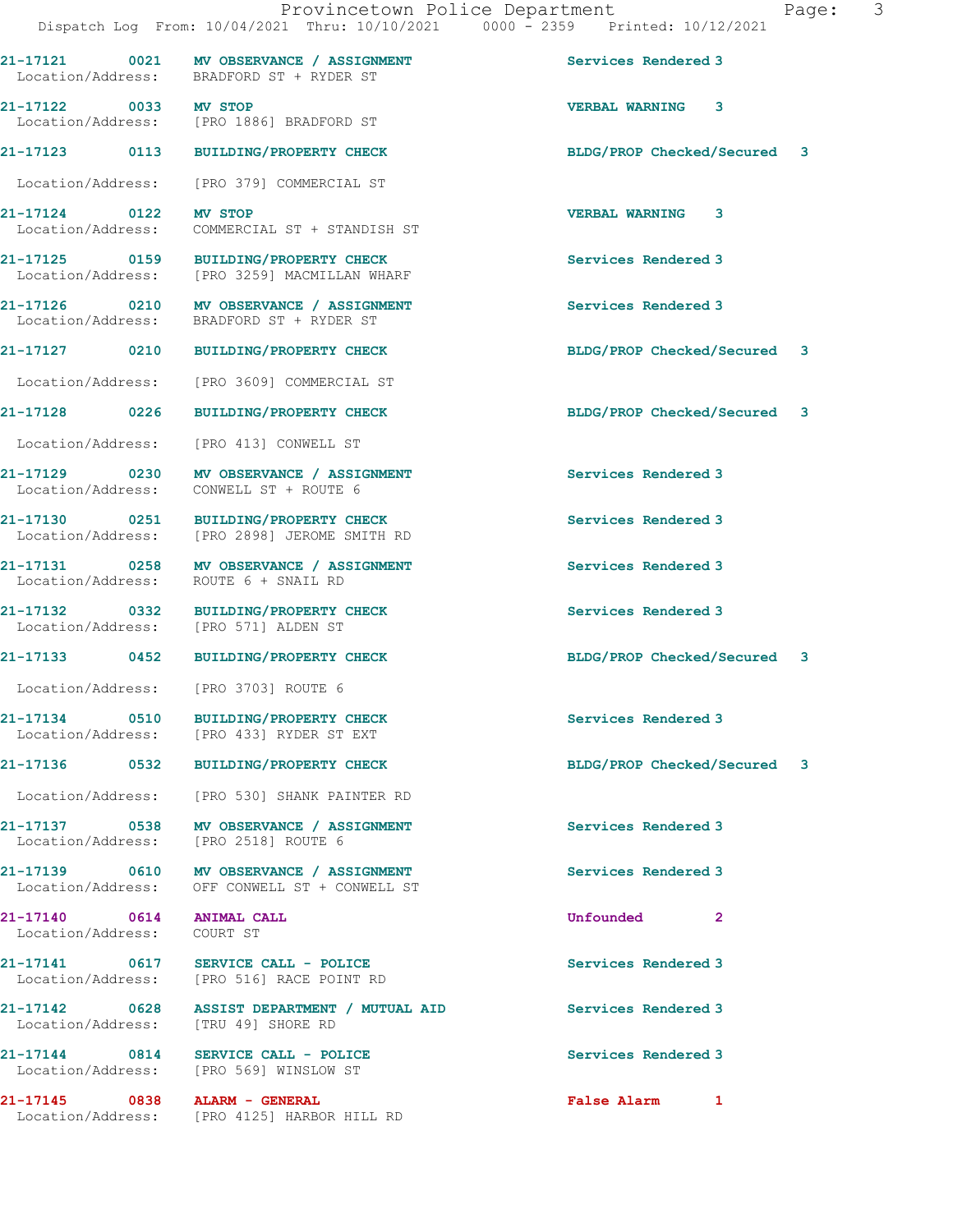21-17146 0909 ASSIST CITIZEN Services Rendered 3 Location/Address: [PRO 542] SHANK PAINTER RD 21-17147 1006 MV OBSERVANCE / ASSIGNMENT Services Rendered 3 Location/Address: [PRO 3440] ROUTE 6 21-17148 1021 LOST PROPERTY Services Rendered 3 Location/Address: [PRO 105] COMMERCIAL ST 21-17149 1025 MV COLLISION 1005 Services Rendered 1 Seculor Services Rendered 1 [PRO 539] SHANK PAINTER RD 21-17151 1144 ALARM - GENERAL False Alarm 1 Location/Address: [PRO 3633] COMMERCIAL ST 21-17152 1216 BUILDING/PROPERTY CHECK Services Rendered 3 Location/Address: [PRO 106] COMMERCIAL ST 21-17154 1258 MV OBSERVANCE / ASSIGNMENT Services Rendered 3 Location/Address: [PRO 521] ROUTE 6 21-17155 1306 DISTURBANCE - FIGHT / ARGUMENT Peace Restored 1 Location/Address: [PRO 442] HARRY KEMP WAY 21-17156 1311 TRESPASS Services Rendered 2 Location/Address: [PRO 442] HARRY KEMP WAY 21-17157 1319 GENERAL INFO Services Rendered 3 Location/Address: [PRO 554] TREMONT ST 21-17158 1417 FOLLOW UP Services Rendered 2 Location/Address: [PRO 542] SHANK PAINTER RD 21-17159 1457 MEDICAL EMERGENCY Services Rendered 1 Location/Address: [PRO 3431] COMMERCIAL ST 21-17160 1501 SERVICE CALL - POLICE 21-17160 Services Rendered 3 Location/Address: [PRO 542] SHANK PAINTER RD 21-17162 1543 LOST PROPERTY Services Rendered 3<br>
Location/Address: [PRO 542] SHANK PAINTER RD [PRO 542] SHANK PAINTER RD 21-17163 1555 MV STOP VERBAL WARNING 3 Location/Address: [PRO 2513] ROUTE 6 21-17164 1601 MV STOP VERBAL WARNING 3 Location/Address: [PRO 2513] ROUTE 6 21-17166 1615 FOLLOW UP Services Rendered 2 Location/Address: [PRO 542] SHANK PAINTER RD 21-17167 1631 MV COLLISION Services Rendered 1 Location/Address: [PRO 550] STANDISH ST Refer To Accident: 21-80-AC 21-17168 1652 FOLLOW UP SPOKEN TO 2 Location/Address: [PRO 542] SHANK PAINTER RD 21-17170 1724 MV OBSERVANCE / ASSIGNMENT Services Rendered 3 Location/Address: [PRO 2513] ROUTE 6 21-17171 1746 MV STOP 1746 21-17171 1746 MV STOP 17171 1746 2521] ROUTE 6 Location/Address: 21-17172 1807 MV OBSERVANCE / ASSIGNMENT Services Rendered 3 Location/Address: [PRO 3440] ROUTE 6 21-17173 1813 HARASSMENT / THREATS **FOLLOW UP** 2 Location/Address: [PRO 3484] STABLE PATH

21-17174 1838 MEDICAL EMERGENCY Transported to Hospital 1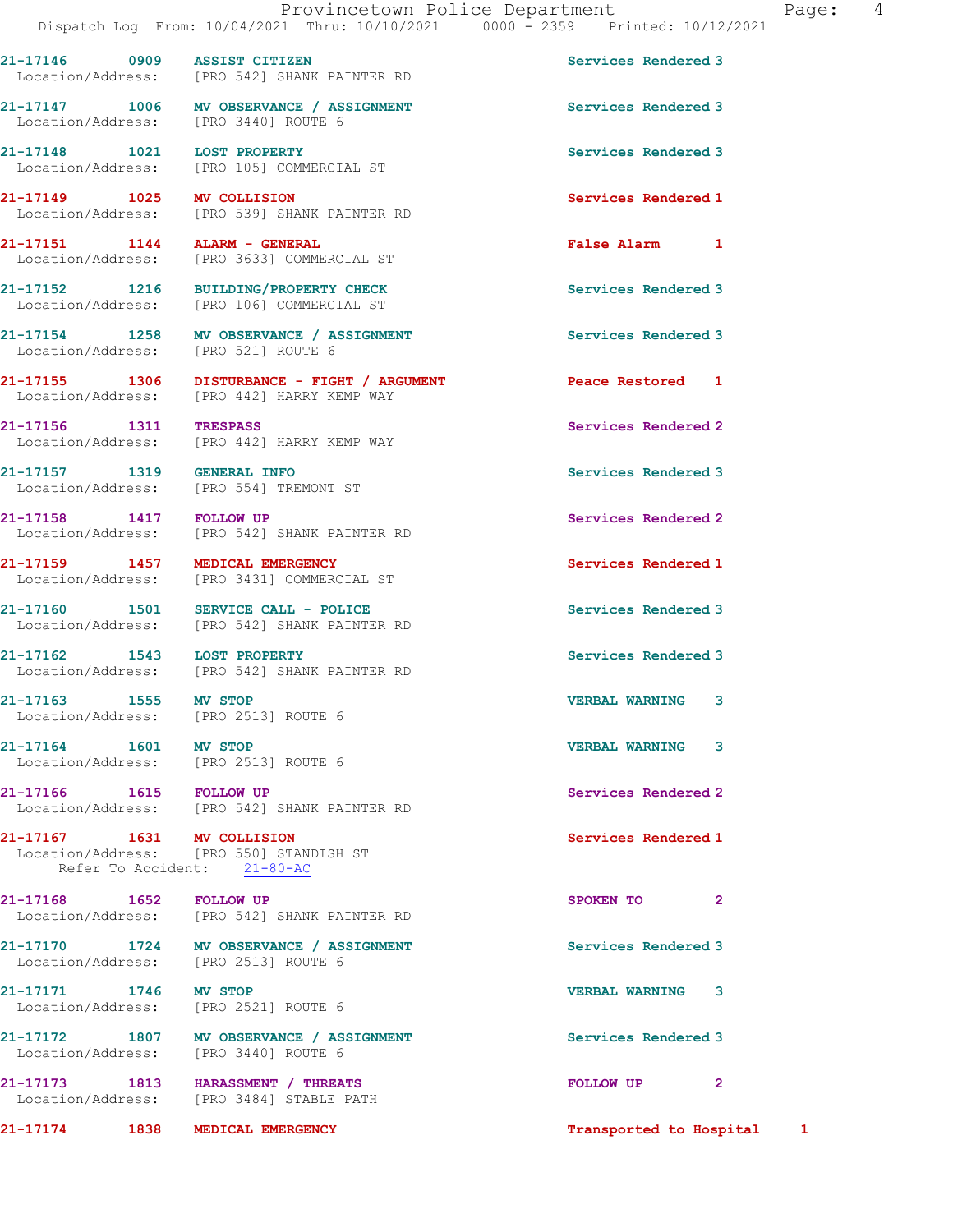Location/Address: [PRO 350] COMMERCIAL ST

21-17175 1850 B & E / BURGLARY **FOLLOW UP** 2 Location/Address: [PRO 2909] COMMERCIAL ST

Location/Address: [PRO 3440] ROUTE 6

21-17186 2213 MV STOP VERBAL WARNING 3

21-17194 2357 MV STOP VERBAL WARNING 3

For Date: 10/06/2021 - Wednesday

21-17195 0003 BAR CHECK BLDG/PROP Checked/Secured 3 Location/Address: [PRO 484] MASONIC PL

21-17196 0012 BAR CHECK Services Rendered 3 Location/Address: [PRO 3443] COMMERCIAL ST

21-17197 0026 MV OBSERVANCE / ASSIGNMENT Services Rendered 3 Location/Address: BRADFORD ST + RYDER ST

21-17198 0035 BUILDING/PROPERTY CHECK Services Rendered 3

21-17176 1853 FOLLOW UP Services Rendered 2 Location/Address: [PRO 542] SHANK PAINTER RD

Location/Address: [PRO 1646] WINSLOW ST

21-17179 2007 GENERAL INFO Services Rendered 3 Location/Address: [PRO 542] SHANK PAINTER RD

21-17180 2015 MV OBSERVANCE / ASSIGNMENT Services Rendered 3

21-17181 2036 ALARM - FIRE 2009 Services Rendered 1 20036 BENGIN BRADEORD ST [PRO 11] BRADFORD ST

21-17183 2137 BAR CHECK Services Rendered 3 Location/Address: [PRO 399] COMMERCIAL ST

Location/Address: [PRO 3609] COMMERCIAL ST

21-17185 2209 MV OBSERVANCE / ASSIGNMENT Services Rendered 3 Location/Address: ROUTE 6 + CONWELL ST

Location/Address: [PRO 2518] ROUTE 6

21-17187 2218 MV OBSERVANCE / ASSIGNMENT Services Rendered 3 Location/Address: [PRO 595] BRADFORD ST

21-17188 2220 BUILDING/PROPERTY CHECK Services Rendered 3<br>
Location/Address: [PRO 357] COMMERCIAL ST [PRO 357] COMMERCIAL ST

21-17189 2244 BUILDING/PROPERTY CHECK Services Rendered 3 Location/Address: [PRO 2540] RACE POINT RD

21-17190 2247 BUILDING/PROPERTY CHECK Services Rendered 3 Location/Address: [PRO 1778] SHANK PAINTER RD

21-17192 2354 MV OBSERVANCE / ASSIGNMENT Services Rendered 3<br>
Location/Address: [PRO 4136] BRADFORD ST [PRO 4136] BRADFORD ST

Location/Address: [PRO 3242] COMMERCIAL ST

BRADFORD ST + LAW ST

21-17178 1955 BUILDING/PROPERTY CHECK BLDG/PROP Checked/Secured 3

21-17184 2146 BUILDING/PROPERTY CHECK BLDG/PROP Checked/Secured 3

21-17193 2355 BUILDING/PROPERTY CHECK BLDG/PROP Checked/Secured 3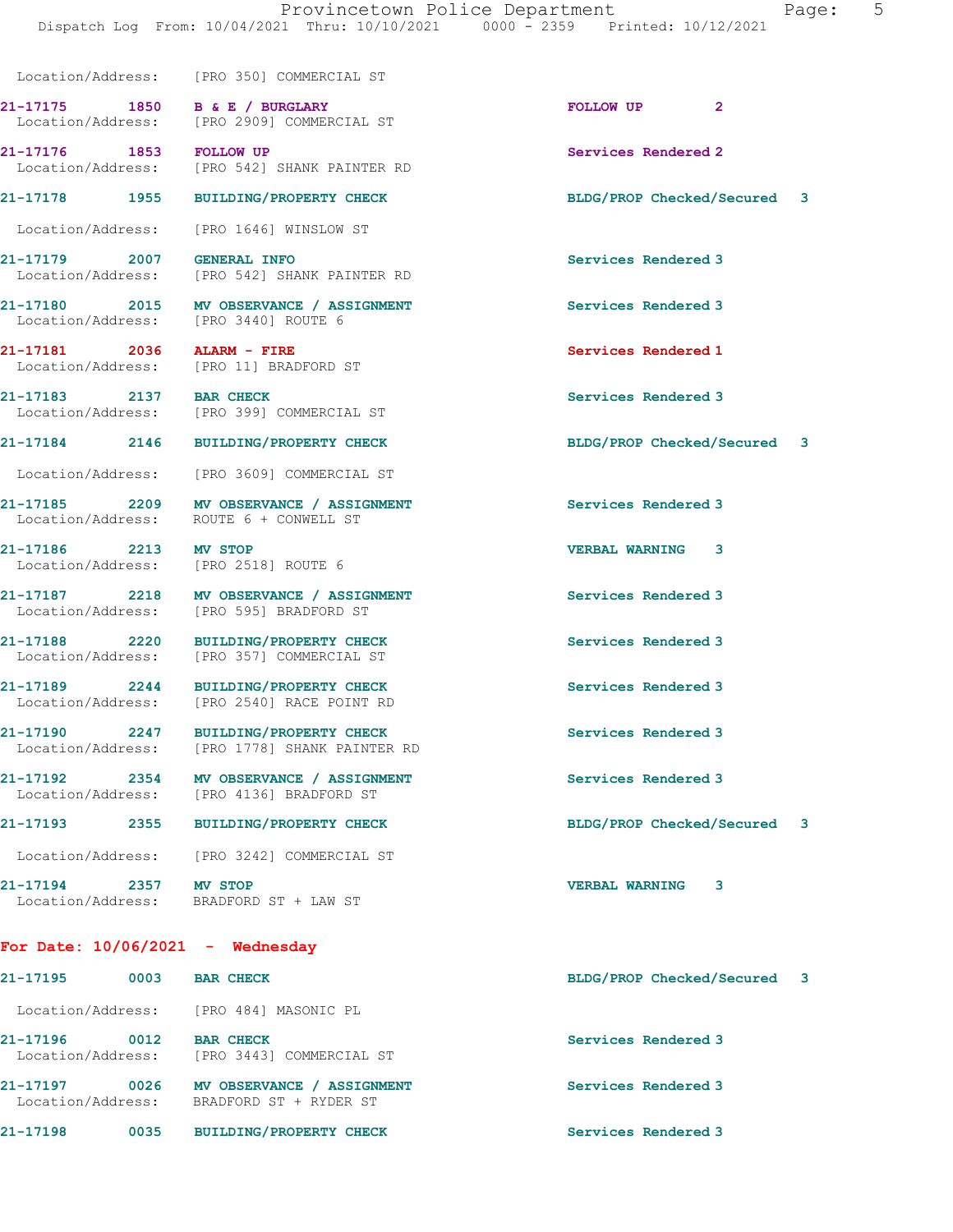|                                                    | Provincetown Police Department<br>Dispatch Log From: 10/04/2021 Thru: 10/10/2021 0000 - 2359 Printed: 10/12/2021 |                                       | Page: | 6 |
|----------------------------------------------------|------------------------------------------------------------------------------------------------------------------|---------------------------------------|-------|---|
|                                                    | Location/Address: [PRO 2977] COMMERCIAL ST                                                                       |                                       |       |   |
|                                                    | 21-17200 0100 MV OBSERVANCE / ASSIGNMENT<br>Location/Address: [PRO 3004] BRADFORD ST                             | Services Rendered 3                   |       |   |
| Location/Address:                                  | 21-17201 0122 BUILDING/PROPERTY CHECK<br>[PRO 3259] MACMILLAN WHARF                                              | Services Rendered 3                   |       |   |
|                                                    | 21-17202 0142 BUILDING/PROPERTY CHECK                                                                            | BLDG/PROP Checked/Secured 3           |       |   |
| Location/Address:                                  | [PRO 545] SHANK PAINTER RD                                                                                       |                                       |       |   |
| 21-17204 0147                                      | <b>BUILDING/PROPERTY CHECK</b>                                                                                   | BLDG/PROP Checked/Secured 3           |       |   |
| Location/Address:                                  | [PRO 440] HARRY KEMP WAY                                                                                         |                                       |       |   |
| 21-17205 0156<br>Location/Address:                 | BY-LAW VIOLATION<br>[PRO 2539] RYDER ST EXT                                                                      | <b>VERBAL WARNING</b><br>$\mathbf{2}$ |       |   |
|                                                    | 21-17206 0220 MV OBSERVANCE / ASSIGNMENT<br>Location/Address: [PRO 3440] ROUTE 6                                 | Services Rendered 3                   |       |   |
|                                                    | 21-17207 0225 BUILDING/PROPERTY CHECK                                                                            | BLDG/PROP Checked/Secured 3           |       |   |
|                                                    | Location/Address: [PRO 2909] COMMERCIAL ST                                                                       |                                       |       |   |
| 21-17208 0232                                      | MEDICAL EMERGENCY                                                                                                | Transported to Hospital               | 1     |   |
| Location/Address:                                  | [PRO 3222] ALDEN ST                                                                                              |                                       |       |   |
| 21-17209<br>$\overline{0237}$<br>Location/Address: | <b>ANIMAL CALL</b><br>[PRO 442] HARRY KEMP WAY                                                                   | Services Rendered 2                   |       |   |
| 21-17210 0305                                      | <b>BUILDING/PROPERTY CHECK</b>                                                                                   | BLDG/PROP Checked/Secured 3           |       |   |
| Location/Address:                                  | [PRO 516] RACE POINT RD                                                                                          |                                       |       |   |
| 0331<br>21-17211                                   | <b>BUILDING/PROPERTY CHECK</b><br>Location/Address: [PRO 3163] WINTHROP ST                                       | Services Rendered 3                   |       |   |
| 21-17212<br>0333                                   | <b>BUILDING/PROPERTY CHECK</b>                                                                                   | BLDG/PROP Checked/Secured 3           |       |   |
| Location/Address:                                  | [PRO 4157] COMMERCIAL ST                                                                                         |                                       |       |   |
| 21-17213 0512 ANIMAL CALL                          | Location/Address: [PRO 904] COURT ST                                                                             | Could Not Locate 2                    |       |   |
|                                                    | 21-17214 0538 BUILDING/PROPERTY CHECK                                                                            | BLDG/PROP Checked/Secured 3           |       |   |
|                                                    | Location/Address: [PRO 3609] COMMERCIAL ST                                                                       |                                       |       |   |
|                                                    | 21-17215 0603 MV OBSERVANCE / ASSIGNMENT<br>Location/Address: CONWELL ST + ROUTE 6                               | Services Rendered 3                   |       |   |
|                                                    | 21-17216 0623 BUILDING/PROPERTY CHECK                                                                            | BLDG/PROP Checked/Secured 3           |       |   |
|                                                    | Location/Address: [PRO 2499] RACE POINT RD                                                                       |                                       |       |   |
| 21-17217 0639 MV STOP                              | Location/Address: [PRO 539] SHANK PAINTER RD                                                                     | <b>VERBAL WARNING</b><br>3            |       |   |
| 21-17219 0726 ALARM - FIRE                         | Location/Address: [PRO 488] MAYFLOWER ST                                                                         | False Alarm 1                         |       |   |
|                                                    | 21-17220 0816 SERVICE CALL - POLICE<br>Location/Address: [PRO 569] WINSLOW ST                                    | Services Rendered 3                   |       |   |
|                                                    | 21-17221 0825 SERVICE CALL - POLICE<br>Location/Address: [PRO 516] RACE POINT RD                                 | Services Rendered 3                   | 1     |   |
| 21-17222 0840 LOST PROPERTY                        |                                                                                                                  | Services Rendered 3                   |       |   |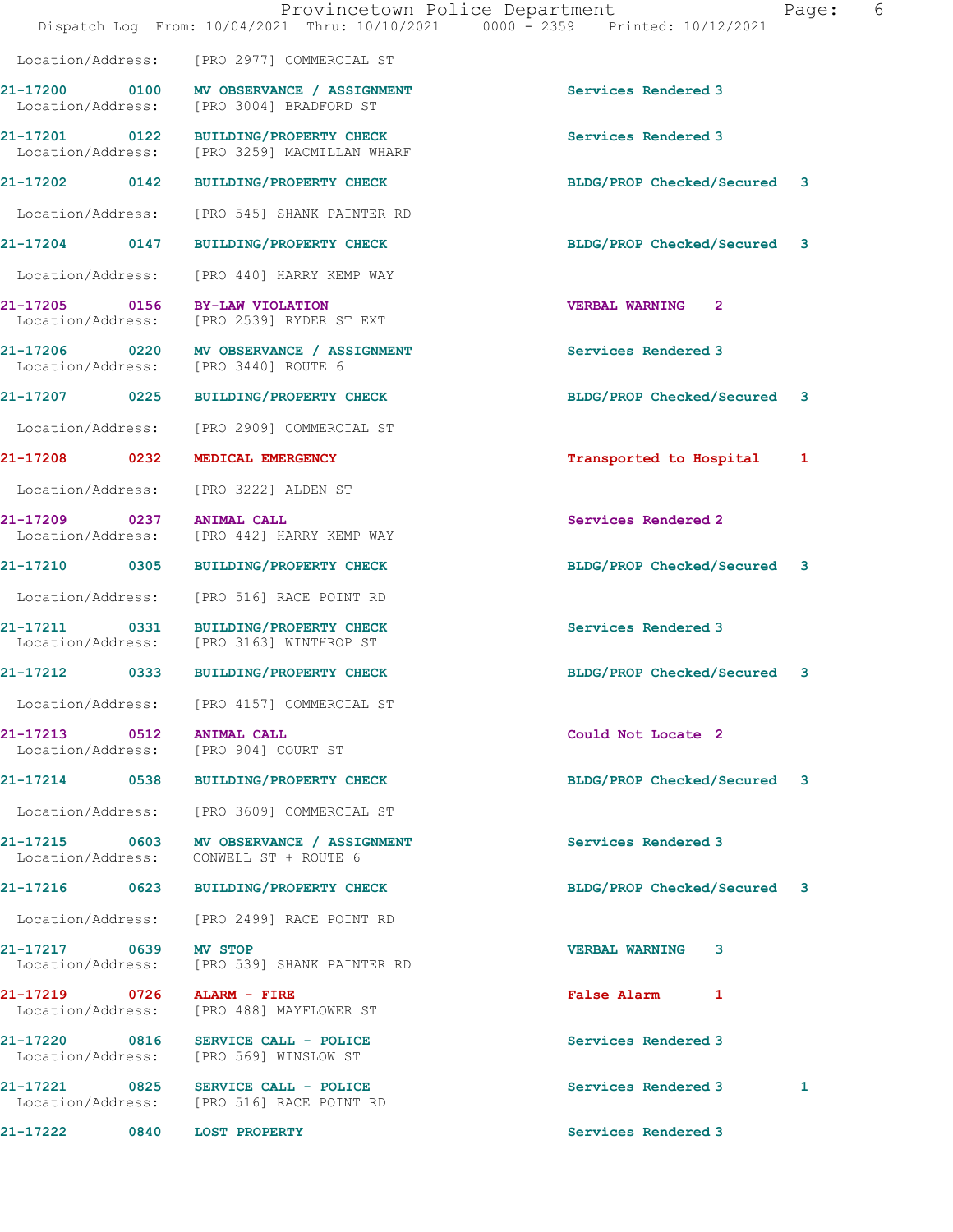|                                    |                                                                                      | Provincetown Police Department<br>Page:<br>Dispatch Log From: 10/04/2021 Thru: 10/10/2021 0000 - 2359 Printed: 10/12/2021 | 7 |
|------------------------------------|--------------------------------------------------------------------------------------|---------------------------------------------------------------------------------------------------------------------------|---|
|                                    | Location/Address: [PRO 542] SHANK PAINTER RD                                         |                                                                                                                           |   |
|                                    | 21-17223 1013 MV OBSERVANCE / ASSIGNMENT<br>Location/Address: [PRO 3440] ROUTE 6     | Services Rendered 3                                                                                                       |   |
| 21-17224 1112 FOLLOW UP            | Location/Address: [PRO 542] SHANK PAINTER RD                                         | FOLLOW UP<br>$\mathbf{2}$                                                                                                 |   |
| 21-17225 1125 VANDALISM            | Location/Address: [PRO 442] HARRY KEMP WAY                                           | Services Rendered 3                                                                                                       |   |
|                                    | 21-17226 1131 MV OBSERVANCE / ASSIGNMENT<br>Location/Address: [PRO 4155] ROUTE 6     | Services Rendered 3                                                                                                       |   |
|                                    | 21-17227 1143 PARKING COMPLAINT<br>Location/Address: [PRO 3456] RYDER ST EXT         | Services Rendered 3                                                                                                       |   |
|                                    | 21-17228 1156 SERVICE CALL - POLICE<br>Location/Address: [PRO 3670] SHANK PAINTER RD | Services Rendered 3                                                                                                       |   |
|                                    | 21-17229 1216 911 - GENERAL<br>Location/Address: [PRO 182] COMMERCIAL ST             | Services Rendered 1                                                                                                       |   |
|                                    | 21-17230 1221 MEDICAL EMERGENCY<br>Location/Address: [PRO 259] COMMERCIAL ST         | <b>PATIENT REFUSAL 1</b>                                                                                                  |   |
|                                    | 21-17232 1246 MEDICAL EMERGENCY                                                      | Transported to Hospital 1                                                                                                 |   |
|                                    | Location/Address: [PRO 3259] MACMILLAN WHARF                                         |                                                                                                                           |   |
|                                    | 21-17233 1342 MEDICAL EMERGENCY                                                      | Transported to Hospital 1                                                                                                 |   |
|                                    | Location/Address: [PRO 33] BRADFORD ST                                               |                                                                                                                           |   |
|                                    | 21-17235 1412 SUSPICIOUS ACTIVITY<br>Location/Address: [PRO 2500] COMMERCIAL ST      | Services Rendered 2                                                                                                       |   |
| 21-17234 1416 FOLLOW UP            | Location/Address: [PRO 542] SHANK PAINTER RD<br>Refer To $P/C$ : 21-184-AR           | FOLLOW UP<br>$\mathbf{2}$                                                                                                 |   |
| Location/Address:                  | 21-17236 1459 SERVICE CALL - POLICE<br>[PRO 569] WINSLOW ST                          | Services Rendered 3                                                                                                       |   |
| 21-17239 1608                      | <b>ASSIST CITIZEN</b><br>Location/Address: [PRO 542] SHANK PAINTER RD                | Services Rendered 3                                                                                                       |   |
| Location/Address:                  | 21-17240   1631   SERVE WARRANT<br>[PRO 442] HARRY KEMP WAY                          | Could Not Locate 3                                                                                                        |   |
| 21-17241                           | 1652 SERVE WARRANT                                                                   | No Action Required<br>3                                                                                                   |   |
| Location/Address:                  | [PRO 442] HARRY KEMP WAY                                                             |                                                                                                                           |   |
| 21-17244 1945<br>Location/Address: | <b>ANIMAL CALL</b><br>[PRO 1230] COMMERCIAL ST                                       | FOLLOW UP<br>2                                                                                                            |   |
|                                    | 21-17245 1957 MV OBSERVANCE / ASSIGNMENT<br>Location/Address: [PRO 58] BRADFORD ST   | Services Rendered 3                                                                                                       |   |
| 21-17248                           | 2051 BUILDING/PROPERTY CHECK                                                         | BLDG/PROP Checked/Secured 3                                                                                               |   |

Location/Address: [PRO 3609] COMMERCIAL ST

21-17249 2121 BAR CHECK Services Rendered 3 Location/Address: [PRO 253] COMMERCIAL ST

Location/Address: [PRO 1230] COMMERCIAL ST

21-17250 2211 FOLLOW UP CONE CONE ON ARRIVAL 2

21-17251 2216 BUILDING/PROPERTY CHECK BLDG/PROP Checked/Secured 3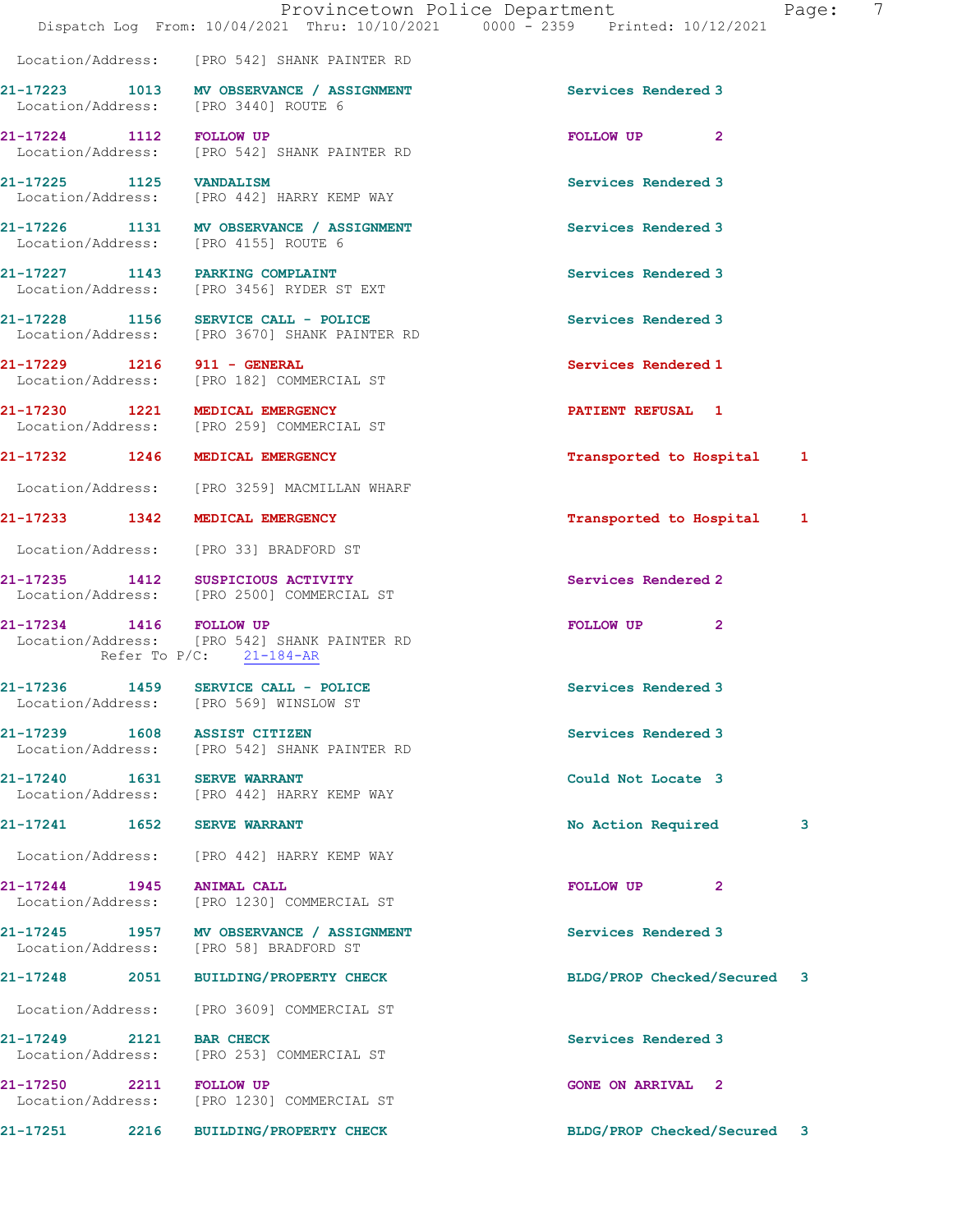|                                                         |      | Location/Address: [PRO 516] RACE POINT RD                                       |                             |   |
|---------------------------------------------------------|------|---------------------------------------------------------------------------------|-----------------------------|---|
|                                                         |      | 21-17252 2242 BUILDING/PROPERTY CHECK                                           | BLDG/PROP Checked/Secured 3 |   |
|                                                         |      | Location/Address: [PRO 2909] COMMERCIAL ST                                      |                             |   |
| For Date: $10/07/2021$ - Thursday                       |      |                                                                                 |                             |   |
| Location/Address: [PRO 4136] BRADFORD ST                |      | 21-17253 0013 MV OBSERVANCE / ASSIGNMENT                                        | Services Rendered 3         |   |
| 21-17254 0027                                           |      | <b>BUILDING/PROPERTY CHECK</b>                                                  | BLDG/PROP Checked/Secured 3 |   |
| Location/Address:                                       |      | [PRO 444] HIGH POLE HILL                                                        |                             |   |
| 21-17256 0134<br>Location/Address:                      |      | <b>BUILDING/PROPERTY CHECK</b><br>[PRO 2540] RACE POINT RD                      | Services Rendered 3         |   |
| 21-17257 0139                                           |      | <b>BUILDING/PROPERTY CHECK</b>                                                  | BLDG/PROP Checked/Secured 3 |   |
| Location/Address: [PRO 526] RYDER ST EXT                |      |                                                                                 |                             |   |
| 21-17258 0234                                           |      | <b>BUILDING/PROPERTY CHECK</b>                                                  | BLDG/PROP Checked/Secured 3 |   |
| Location/Address:                                       |      | [PRO 2206] PILGRIMS LANDING                                                     |                             |   |
| 21-17260 0423                                           |      | <b>BUILDING/PROPERTY CHECK</b>                                                  | BLDG/PROP Checked/Secured 3 |   |
| Location/Address:                                       |      | [PRO 530] SHANK PAINTER RD                                                      |                             |   |
| 21-17261 0514<br>Location/Address:                      |      | <b>BUILDING/PROPERTY CHECK</b><br>[PRO 3259] MACMILLAN WHARF                    | Services Rendered 3         |   |
| 21-17262 0518<br>Location/Address:                      |      | MV OBSERVANCE / ASSIGNMENT<br>ROUTE 6 + HOWLAND ST                              | Services Rendered 3         |   |
| Location/Address: CONWELL ST + ROUTE 6                  |      | 21-17263 0548 MV OBSERVANCE / ASSIGNMENT                                        | Services Rendered 3         |   |
|                                                         |      | 21-17264 0623 BUILDING/PROPERTY CHECK                                           | BLDG/PROP Checked/Secured 3 |   |
|                                                         |      | Location/Address: [PRO 3430] COMMERCIAL ST                                      |                             |   |
| 21-17265<br>0623                                        |      | SERVICE CALL - POLICE<br>Location/Address: [PRO 516] RACE POINT RD              | Services Rendered 3         | 3 |
| 21-17266 0642                                           |      | MV DISABLED<br>Location/Address: [PRO 544] SHANK PAINTER RD                     | Services Rendered 2         |   |
| 21-17267 0732<br>Location/Address:                      |      | BUILDING/PROPERTY CHECK<br>[PRO 3430] COMMERCIAL ST                             | Services Rendered 3         |   |
| 21-17268 0745                                           |      | <b>BUILDING/PROPERTY CHECK</b><br>Location/Address: [PRO 2490] PROVINCELANDS RD | Services Rendered 3         |   |
| 21-17269 0802<br>Location/Address:                      |      | SERVICE CALL - POLICE<br>[PRO 569] WINSLOW ST                                   | Services Rendered 3         |   |
| 21-17270 0841<br>Location/Address: [PRO 86] CENTER ST   |      | SERVICE CALL - POLICE                                                           | Services Rendered 3         |   |
| 21-17271 0843<br>Location/Address: [PRO 37] BRADFORD ST |      | SERVICE CALL - POLICE                                                           | Could Not Locate 3          |   |
| 21-17272 0844                                           |      | MEDICAL EMERGENCY                                                               | Transported to Hospital 1   |   |
|                                                         |      | Location/Address: [PRO 943] HARRY KEMP WAY                                      |                             |   |
| 21-17273                                                | 0858 | DISTURBANCE - FIGHT / ARGUMENT                                                  | Services Rendered 1         |   |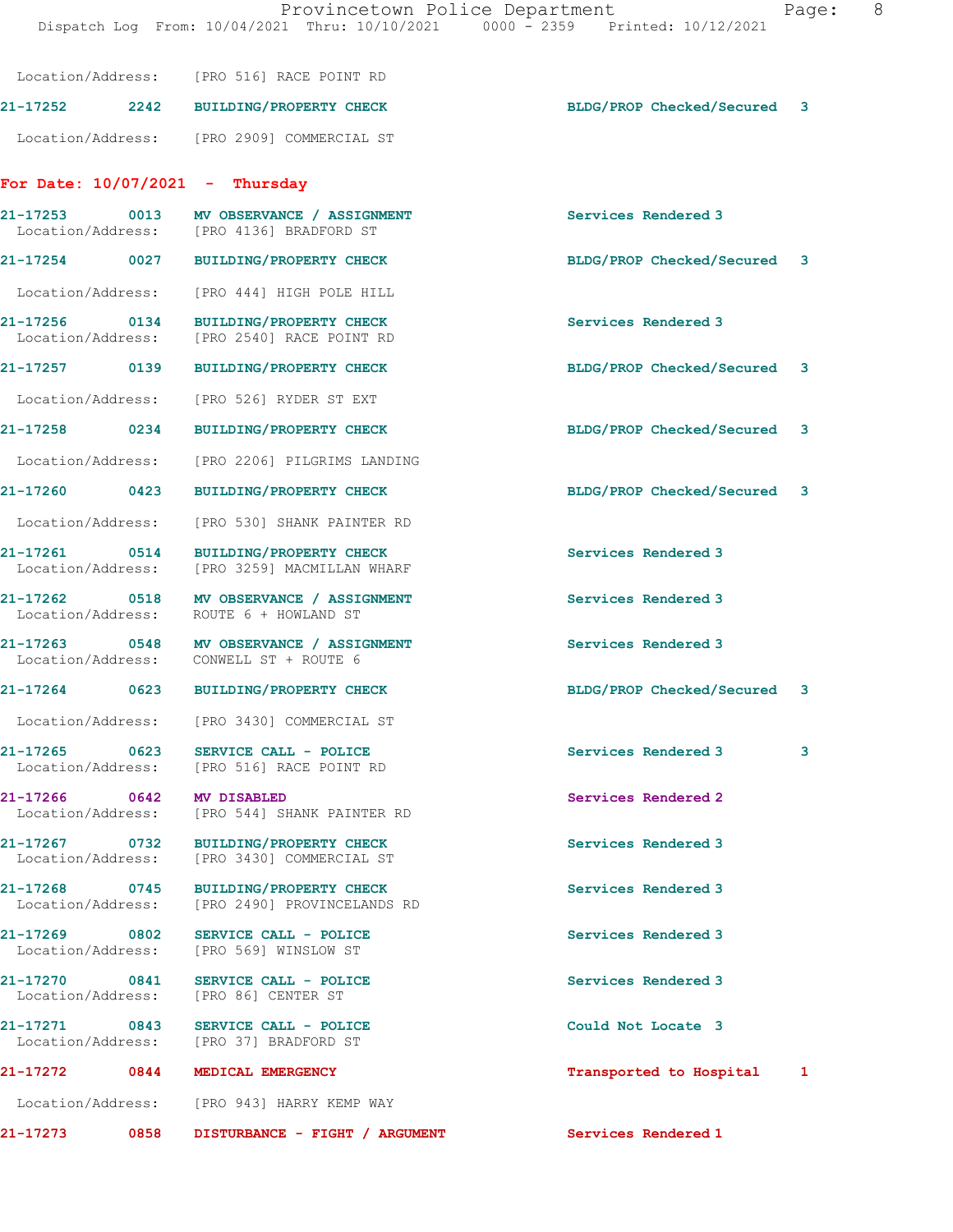Location/Address: [PRO 3222] ALDEN ST

21-17274 0908 MV OBSERVANCE / ASSIGNMENT Services Rendered 3 Location/Address: [PRO 3440] ROUTE 6

21-17275 0928 PARKING COMPLAINT Services Rendered 3 Location/Address: [PRO 2755] COMMERCIAL ST

21-17276 0932 MV STOP VERBAL WARNING 3

21-17290 1536 MV COLLISION 21-17290 Services Rendered 1 Location/Address: [PRO 2568] COMMERCIAL ST Refer To Accident: 21-81-AC

21-17291 1546 SERVICE CALL - POLICE 21-17291 Services Rendered 3

Location/Address: [PRO 2540] RACE POINT RD

21-17293 1608 MV OBSERVANCE / ASSIGNMENT Services Rendered 3

21-17296 1745 BUILDING/PROPERTY CHECK Services Rendered 3 Location/Address: [PRO 564] BAYBERRY AVE

Location/Address: [PRO 442] HARRY KEMP WAY

Location/Address: [PRO 526] RYDER ST EXT

21-17299 1842 LOST PROPERTY Services Rendered 3

21-17303 2042 ANIMAL CALL Services Rendered 2 Location/Address: [PRO 830] COMMERCIAL ST

 Location/Address: [PRO 2513] ROUTE 6 21-17277 0945 SERVICE CALL - POLICE SERVICE Services Rendered 3<br>
Location/Address: [PRO 542] SHANK PAINTER RD Location/Address: [PRO 542] SHANK PAINTER RD

21-17278 1019 BUILDING/PROPERTY CHECK Services Rendered 3 Location/Address: [PRO 2977] COMMERCIAL ST

21-17279 1042 ALARM - FIRE False Alarm 1 Location/Address: [PRO 1300] BRADFORD ST EXT

21-17280 1101 MV DISABLED GONE ON ARRIVAL 2 Location/Address: [PRO 1892] SHANK PAINTER RD

Location/Address: [PRO 269] COMMERCIAL ST

21-17284 1316 PARKING COMPLAINT GONE ON ARRIVAL 3 Location/Address: [PRO 2755] COMMERCIAL ST

21-17286 1400 SERVICE CALL - POLICE 21-17286 Unfounded 3 Location/Address: [PRO 442] HARRY KEMP WAY

21-17287 1424 LOST PROPERTY Services Rendered 3 Location/Address: [PRO 542] SHANK PAINTER RD

21-17288 1505 SERVICE CALL - POLICE 1505 Services Rendered 3 Location/Address: [PRO 569] WINSLOW ST

21-17289 1524 BUILDING/PROPERTY CHECK Services Rendered 3<br>
Location/Address: [PRO 3259] MACMILLAN WHARF [PRO 3259] MACMILLAN WHARF

Location/Address: [PRO 3058] OLD ANN PAGE WAY

21-17292 1600 BUILDING/PROPERTY CHECK Services Rendered 3

Location/Address: [PRO 3440] ROUTE 6

21-17297 1759 COMPLAINT - GENERAL SPOKEN TO 3

21-17298 1804 ANIMAL CALL GONE ON ARRIVAL 2

Location/Address: [PRO 105] COMMERCIAL ST

21-17304 2113 MV OBSERVANCE / ASSIGNMENT Services Rendered 3

21-17282 1256 MEDICAL EMERGENCY Transported to Hospital 1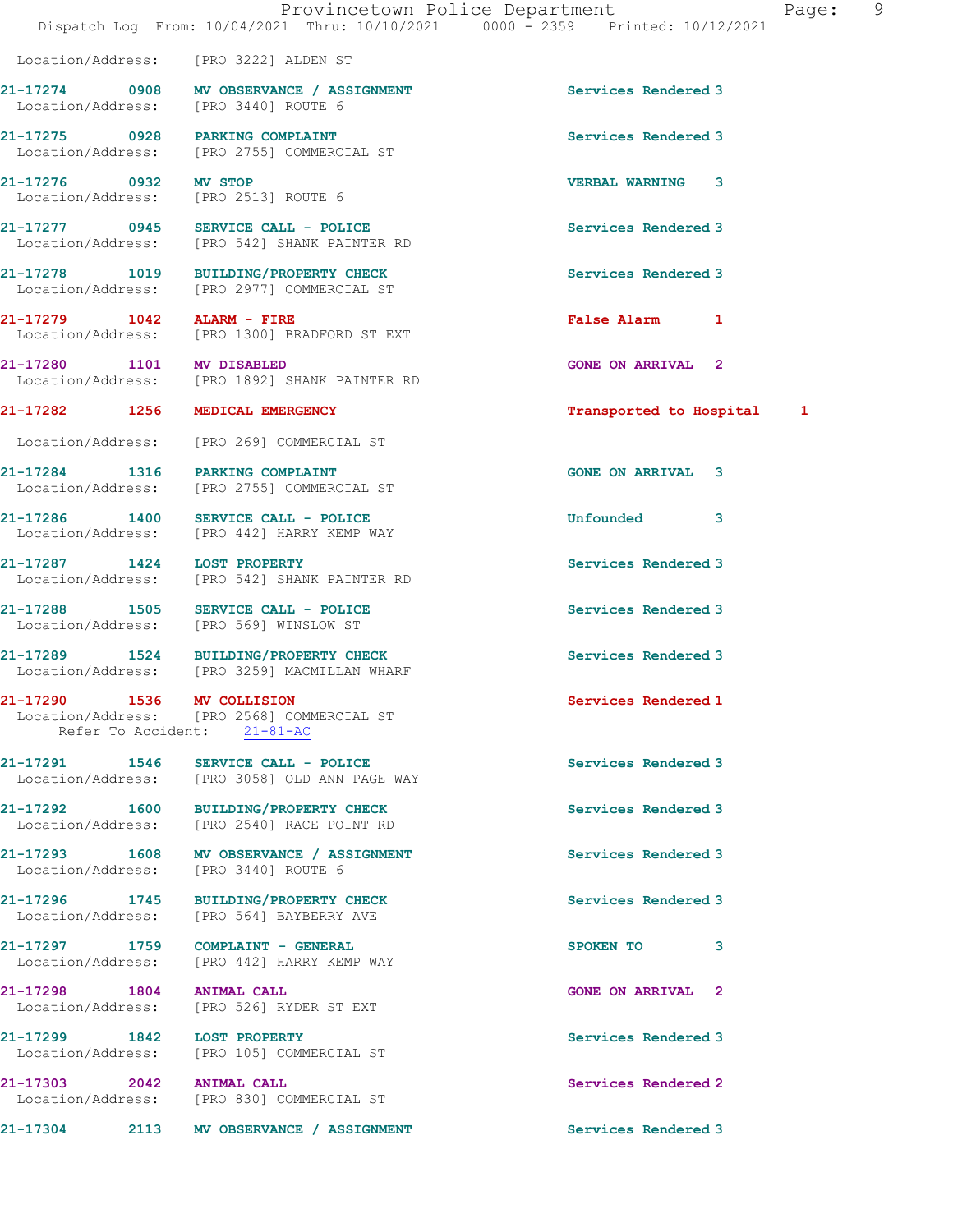|                                    |                                                                                       | Provincetown Police Department<br>Page: 10<br>Dispatch Log From: 10/04/2021 Thru: 10/10/2021 0000 - 2359 Printed: 10/12/2021 |  |
|------------------------------------|---------------------------------------------------------------------------------------|------------------------------------------------------------------------------------------------------------------------------|--|
|                                    | Location/Address: BRADFORD ST + RYDER ST                                              |                                                                                                                              |  |
|                                    | 21-17305 2116 BUILDING/PROPERTY CHECK<br>Location/Address: [PRO 3259] MACMILLAN WHARF | Services Rendered 3                                                                                                          |  |
| 21-17306 2125 MV STOP              | Location/Address: [PRO 105] COMMERCIAL ST                                             | <b>VERBAL WARNING 3</b>                                                                                                      |  |
|                                    | 21-17307 2154 MV OBSERVANCE / ASSIGNMENT<br>Location/Address: ROUTE 6 + HOWLAND ST    | Services Rendered 3                                                                                                          |  |
|                                    | 21-17308 2200 BUILDING/PROPERTY CHECK<br>Location/Address: [PRO 2483] COMMERCIAL ST   | Services Rendered 3                                                                                                          |  |
|                                    | 21-17309 2205 BUILDING/PROPERTY CHECK<br>Location/Address: [PRO 4041] BRADFORD ST     | Services Rendered 3                                                                                                          |  |
|                                    | 21-17310 2243 BUILDING/PROPERTY CHECK<br>Location/Address: [PRO 488] MAYFLOWER ST     | Services Rendered 3                                                                                                          |  |
|                                    | 21-17312 2350 BUILDING/PROPERTY CHECK                                                 | BLDG/PROP Checked/Secured 3                                                                                                  |  |
|                                    | Location/Address: [PRO 2909] COMMERCIAL ST                                            |                                                                                                                              |  |
| For Date: 10/08/2021 - Friday      |                                                                                       |                                                                                                                              |  |
|                                    | 21-17313 0017 BUILDING/PROPERTY CHECK                                                 | BLDG/PROP Checked/Secured 3                                                                                                  |  |
|                                    | Location/Address: [PRO 488] MAYFLOWER ST                                              |                                                                                                                              |  |
|                                    | 21-17315 0026 BAR CHECK<br>Location/Address: [PRO 399] COMMERCIAL ST                  | Services Rendered 3                                                                                                          |  |
| 21-17316 0033 BAR CHECK            | Location/Address: [PRO 272] COMMERCIAL ST                                             | Services Rendered 3                                                                                                          |  |
|                                    | 21-17317 0100 MV OBSERVANCE / ASSIGNMENT<br>Location/Address: CONWELL ST + ROUTE 6    | Services Rendered 3                                                                                                          |  |
| 21-17318                           | 0103 MV STOP                                                                          | Citation / Warning Issued 3                                                                                                  |  |
|                                    | Location/Address: [PRO 530] SHANK PAINTER RD                                          |                                                                                                                              |  |
| 0107<br>21-17319                   | BUILDING/PROPERTY CHECK                                                               | BLDG/PROP Checked/Secured 3                                                                                                  |  |
|                                    | Location/Address: [PRO 3609] COMMERCIAL ST                                            |                                                                                                                              |  |
| Location/Address:                  | 21-17320 0135 MV OBSERVANCE / ASSIGNMENT<br>ROUTE 6 + HOWLAND ST                      | Services Rendered 3                                                                                                          |  |
| Location/Address:                  | 21-17321 0145 MV OBSERVANCE / ASSIGNMENT<br>[PRO 2494] BRADFORD ST                    | Services Rendered 3                                                                                                          |  |
| 21-17322 0150                      | BUILDING/PROPERTY CHECK                                                               | BLDG/PROP Checked/Secured 3                                                                                                  |  |
| Location/Address:                  | [PRO 2977] COMMERCIAL ST                                                              |                                                                                                                              |  |
| 21-17323 0217<br>Location/Address: | <b>BUILDING/PROPERTY CHECK</b><br>[PRO 60] BRADFORD ST                                | Services Rendered 3                                                                                                          |  |
| 0248<br>21-17324                   | <b>BUILDING/PROPERTY CHECK</b>                                                        | BLDG/PROP Checked/Secured<br>3                                                                                               |  |

Location/Address: [PRO 99] COMMERCIAL ST

21-17325 0303 BUILDING/PROPERTY CHECK BLDG/PROP Checked/Secured 3 Location/Address: [PRO 3259] MACMILLAN WHARF

21-17326 0450 BUILDING/PROPERTY CHECK Services Rendered 3 Location/Address: [PRO 3318] CEMETERY RD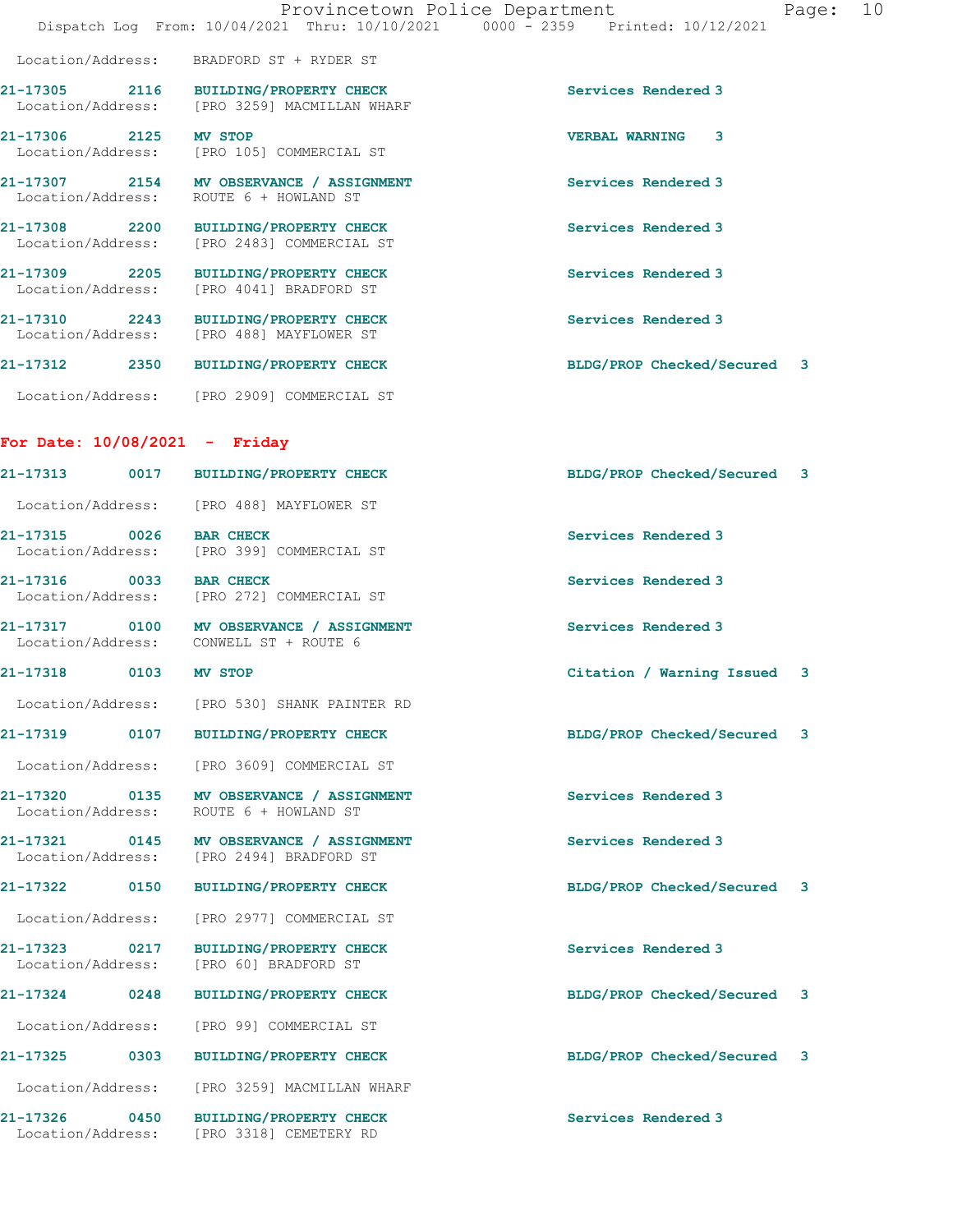21-17327 0454 BUILDING/PROPERTY CHECK Services Rendered 3 Location/Address: [PRO 3317] CEMETERY RD 21-17328 0507 BUILDING/PROPERTY CHECK BLDG/PROP Checked/Secured 3 Location/Address: [PRO 447] JEROME SMITH RD 21-17329 0508 MV OBSERVANCE / ASSIGNMENT Services Rendered 3 Location/Address: ROUTE 6 + SNAIL RD 21-17331 0602 BUILDING/PROPERTY CHECK Services Rendered 3 Location/Address: [PRO 3051] WEST VINE ST 21-17332 0608 SERVICE CALL - POLICE Services Rendered 3 Location/Address: [PRO 516] RACE POINT RD 21-17333 0613 MV OBSERVANCE / ASSIGNMENT Services Rendered 3 Location/Address: [PRO 3440] ROUTE 6 21-17334 0630 BUILDING/PROPERTY CHECK BLDG/PROP Checked/Secured 3 Location/Address: [PRO 2206] PILGRIMS LANDING 21-17335 0654 ASSIST CITIZEN (2008) 21-17335 0654 Services Rendered 3<br>
Location/Address: [PRO 2512] JEROME SMITH RD [PRO 2512] JEROME SMITH RD 21-17336 0717 LOST PROPERTY Services Rendered 3 Location/Address: [PRO 3296] SHANK PAINTER RD 21-17337 0746 MV OBSERVANCE / ASSIGNMENT Services Rendered 3 Location/Address: SHANK PAINTER RD + ROUTE 6 21-17338 0751 MV STOP VERBAL WARNING 3 Location/Address: [PRO 2512] JEROME SMITH RD 21-17339 0809 SERVICE CALL - POLICE Services Rendered 3 Location/Address: [PRO 488] MAYFLOWER ST 21-17340 0812 SERVICE CALL - POLICE Services Rendered 3 Location/Address: [PRO 569] WINSLOW ST 21-17341 0815 BUILDING/PROPERTY CHECK Services Rendered 3 Location/Address: [PRO 530] SHANK PAINTER RD 21-17342 0821 MEDICAL EMERGENCY Transported to Hospital 1 Location/Address: [PRO 3222] ALDEN ST 21-17343 0826 FOLLOW UP Services Rendered 2 Location/Address: [PRO 285] COMMERCIAL ST Refer To Arrest: 21-182-AR 21-17344 0829 MV STOP Vehicle Towed 3 Location/Address: ROUTE 6 + CONWELL ST 21-17345 1024 MEDICAL EMERGENCY Transported to Hospital 1 Location/Address: [PRO 440] HARRY KEMP WAY 21-17348 1141 MV STOP VERBAL WARNING 3 Location/Address: [PRO 2540] RACE POINT RD 21-17350 1253 MEDICAL EMERGENCY PATIENT REFUSAL 1 [PRO 437] FREEMAN ST 21-17351 1306 MV STOP VERBAL WARNING 3 Location/Address: ROUTE 6 21-17352 1310 MV OBSERVANCE / ASSIGNMENT Services Rendered 3 Location/Address: [PRO 3440] ROUTE 6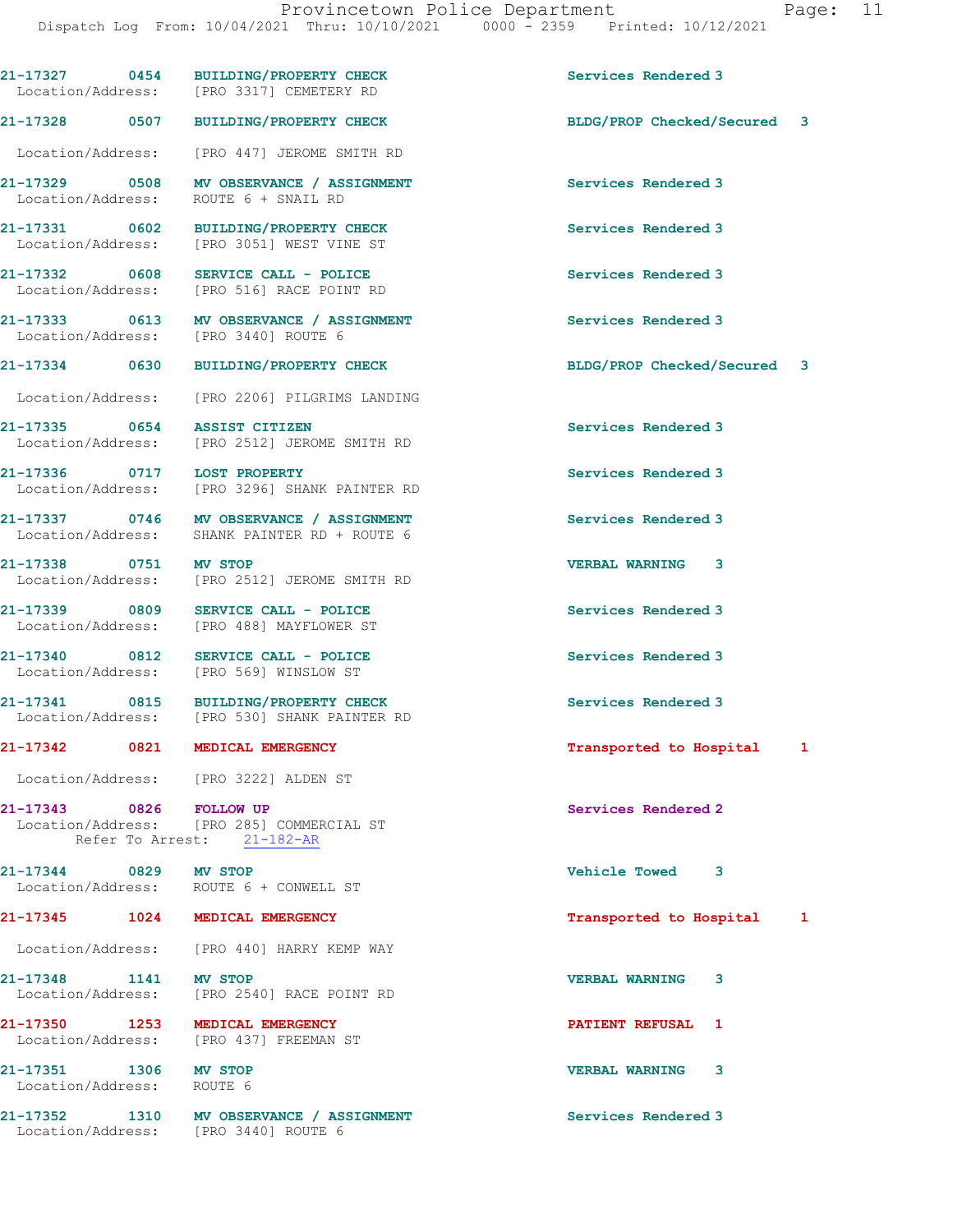21-17354 1440 ANIMAL CALL **Services Rendered 2** 

21-17355 1448 PARKING COMPLAINT Services Rendered 3

21-17356 1505 ASSIST DEPARTMENT / MUTUAL AID Services Rendered 3

Location/Address: [PRO 542] SHANK PAINTER RD

Location/Address: COMMERCIAL ST + WHORFS CT

 Location/Address: [PRO 564] BAYBERRY AVE 21-17358 1532 ANIMAL CALL Services Rendered 2 Location/Address: [PRO 1953] COMMERCIAL ST 21-17359 1547 BUILDING/PROPERTY CHECK Services Rendered 3 Location/Address: [PRO 2483] COMMERCIAL ST 21-17360 1551 BUILDING/PROPERTY CHECK Services Rendered 3 Location/Address: [PRO 106] COMMERCIAL ST 21-17362 1724 MV OBSERVANCE / ASSIGNMENT Services Rendered 3<br>
Location/Address: [PRO 3568] CONWELL ST [PRO 3568] CONWELL ST 21-17364 1745 BUILDING/PROPERTY CHECK Services Rendered 3 Location/Address: [PRO 2494] BRADFORD ST 21-17365 1755 MV COMPLAINT Services Rendered 2 Location/Address: ROUTE 6 21-17367 1922 ANIMAL CALL Services Rendered 2 Location/Address: ANTHONY ST + COMMERCIAL ST 21-17368 1938 MV OBSERVANCE / ASSIGNMENT Services Rendered 3 Location/Address: ROUTE 6 + CONWELL ST 21-17369 2008 MV STOP VERBAL WARNING 3 Location/Address: [PRO 94] BRADFORD ST 21-17370 2012 MV STOP<br>
Location/Address: BRADFORD ST + CENTER ST BRADFORD ST + CENTER ST 21-17371 2022 MV STOP VERBAL WARNING 3 Location/Address: [PRO 1665] CONWELL ST 21-17373 2120 BUILDING/PROPERTY CHECK Services Rendered 3 Location/Address: [PRO 3259] MACMILLAN WHARF 21-17374 2127 BUILDING/PROPERTY CHECK Services Rendered 3 Location/Address: [PRO 2492] WINSLOW ST 21-17375 2144 MV OBSERVANCE / ASSIGNMENT Services Rendered 3 Location/Address: BRADFORD ST + RYDER ST 21-17376 2150 MV STOP VERBAL WARNING 3 Location/Address: BRADFORD ST + CONWELL ST 21-17377 2209 BUILDING/PROPERTY CHECK Services Rendered 3 Location/Address: [PRO 530] SHANK PAINTER RD 21-17378 2215 BUILDING/PROPERTY CHECK BLDG/PROP Checked/Secured 3 Location/Address: [PRO 2540] RACE POINT RD 21-17379 2218 MV STOP VERBAL WARNING 3 Location/Address: [PRO 2634] COURT ST 21-17380 2227 BUILDING/PROPERTY CHECK BLDG/PROP Checked/Secured 3 Location/Address: [PRO 519] RACE POINT RD 21-17381 2308 STREET PERFORMER COMPLAINT GONE ON ARRIVAL 3 Location/Address: [PRO 196] COMMERCIAL ST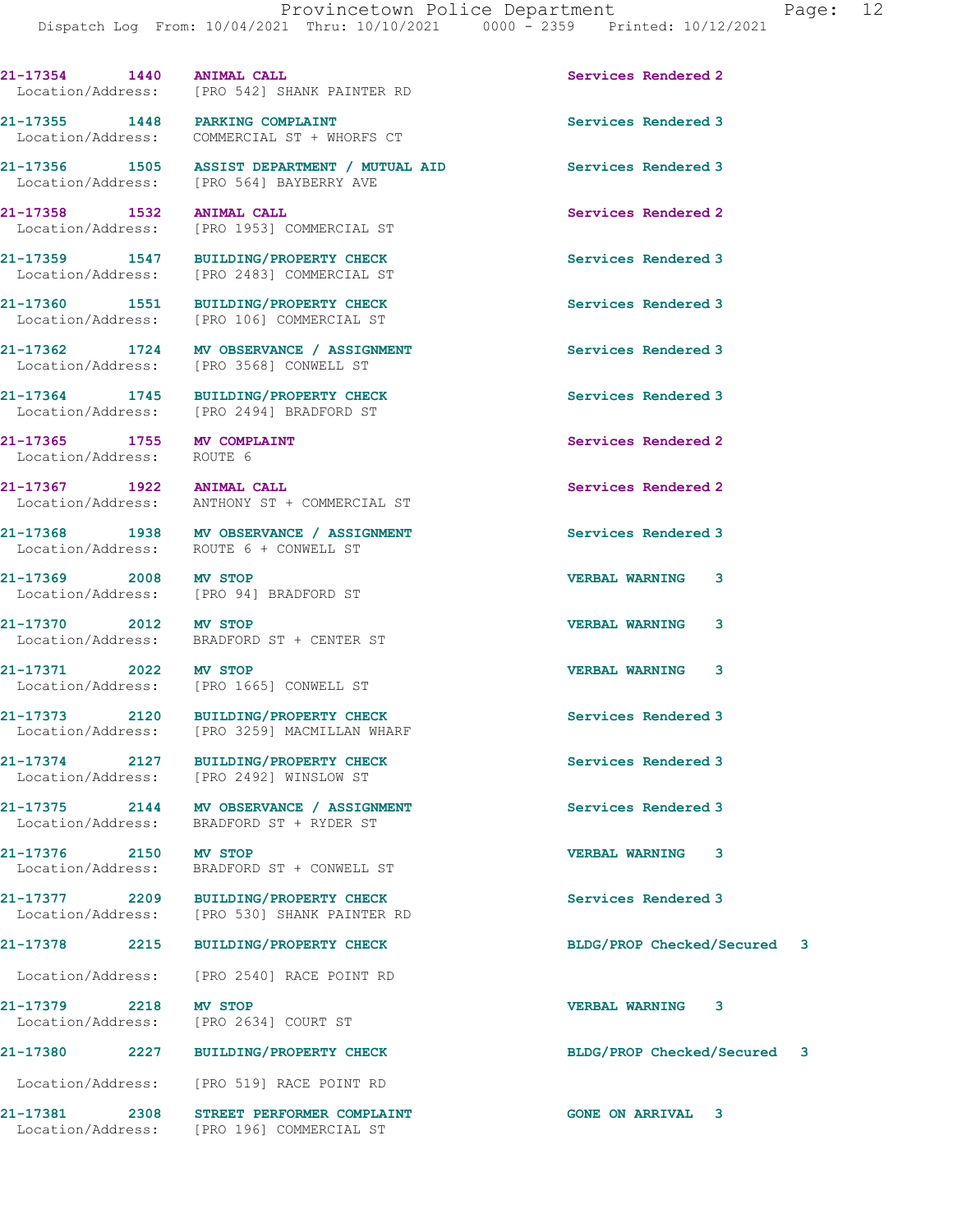| For Date: $10/09/2021$ - Saturday                    |                                                                                        |                             |              |
|------------------------------------------------------|----------------------------------------------------------------------------------------|-----------------------------|--------------|
|                                                      | 21-17384 0053 MV OBSERVANCE / ASSIGNMENT<br>Location/Address: BRADFORD ST + RYDER ST   | <b>Services Rendered 3</b>  |              |
|                                                      | 21-17385 0113 MV OBSERVANCE / ASSIGNMENT<br>Location/Address: BRADFORD ST + HOWLAND ST | Services Rendered 3         |              |
|                                                      | 21-17387 0132 BUILDING/PROPERTY CHECK                                                  | BLDG/PROP Checked/Secured 3 |              |
|                                                      | Location/Address: [PRO 3609] COMMERCIAL ST                                             |                             |              |
| 21-17388 0226 MV STOP<br>Location/Address: ROUTE 6   |                                                                                        | <b>VERBAL WARNING 3</b>     |              |
|                                                      | 21-17389 0227 BUILDING/PROPERTY CHECK                                                  | BLDG/PROP Checked/Secured 3 |              |
|                                                      | Location/Address: [PRO 2206] PILGRIMS LANDING                                          |                             |              |
| 21-17390 0232                                        | BUILDING/PROPERTY CHECK                                                                | BLDG/PROP Checked/Secured 3 |              |
|                                                      | Location/Address: [PRO 530] SHANK PAINTER RD                                           |                             |              |
| 21-17391 0325                                        | BUILDING/PROPERTY CHECK                                                                | BLDG/PROP Checked/Secured 3 |              |
|                                                      | Location/Address: [PRO 3296] SHANK PAINTER RD                                          |                             |              |
|                                                      | 21-17392 0508 BUILDING/PROPERTY CHECK<br>Location/Address: [PRO 2512] JEROME SMITH RD  | Services Rendered 3         |              |
| 21-17393 0534                                        | BUILDING/PROPERTY CHECK                                                                | BLDG/PROP Checked/Secured 3 |              |
|                                                      | Location/Address: [PRO 569] WINSLOW ST                                                 |                             |              |
| 21-17394 0555                                        | ALARM - GENERAL<br>Location/Address: [PRO 1714] COMMERCIAL ST                          | False Alarm 1               |              |
| Location/Address: [PRO 521] ROUTE 6                  | 21-17395 0616 MV OBSERVANCE / ASSIGNMENT                                               | Services Rendered 3         |              |
| 21-17396 0638                                        | SERVICE CALL - POLICE<br>Location/Address: [PRO 516] RACE POINT RD                     | Services Rendered 3         | $\mathbf{3}$ |
| 21-17397 0700<br>Location/Address: [PRO 90] COURT ST | <b>ANIMAL CALL</b>                                                                     | Services Rendered 2         |              |
| 21-17398 0811                                        | <b>BUILDING/PROPERTY CHECK</b><br>Location/Address: [PRO 3259] MACMILLAN WHARF         | Services Rendered 3         |              |
| 21-17399 0822                                        | <b>BUILDING/PROPERTY CHECK</b>                                                         | BLDG/PROP Checked/Secured 3 |              |
| Location/Address:                                    | [PRO 2483] COMMERCIAL ST                                                               |                             |              |
| 21-17401 1057<br>Location/Address:                   | MV OBSERVANCE / ASSIGNMENT<br>ROUTE 6 + SNAIL RD                                       | Services Rendered 3         |              |
| 21-17403 1149                                        | SUSPICIOUS ACTIVITY<br>Location/Address: [PRO 442] HARRY KEMP WAY                      | Services Rendered 2         |              |
| 21-17404<br>1301                                     | <b>ANIMAL CALL</b>                                                                     | Referred to Other Agency 2  |              |
|                                                      | Location/Address: [PRO 2490] PROVINCELANDS RD                                          |                             |              |
| 21-17406 1307                                        | PARKING COMPLAINT<br>Location/Address: [PRO 3456] RYDER ST EXT                         | Services Rendered 3         |              |
| 21-17407 1315                                        | MEDICAL EMERGENCY<br>Location/Address: [PRO 804] COMMERCIAL ST                         | Services Rendered 1         |              |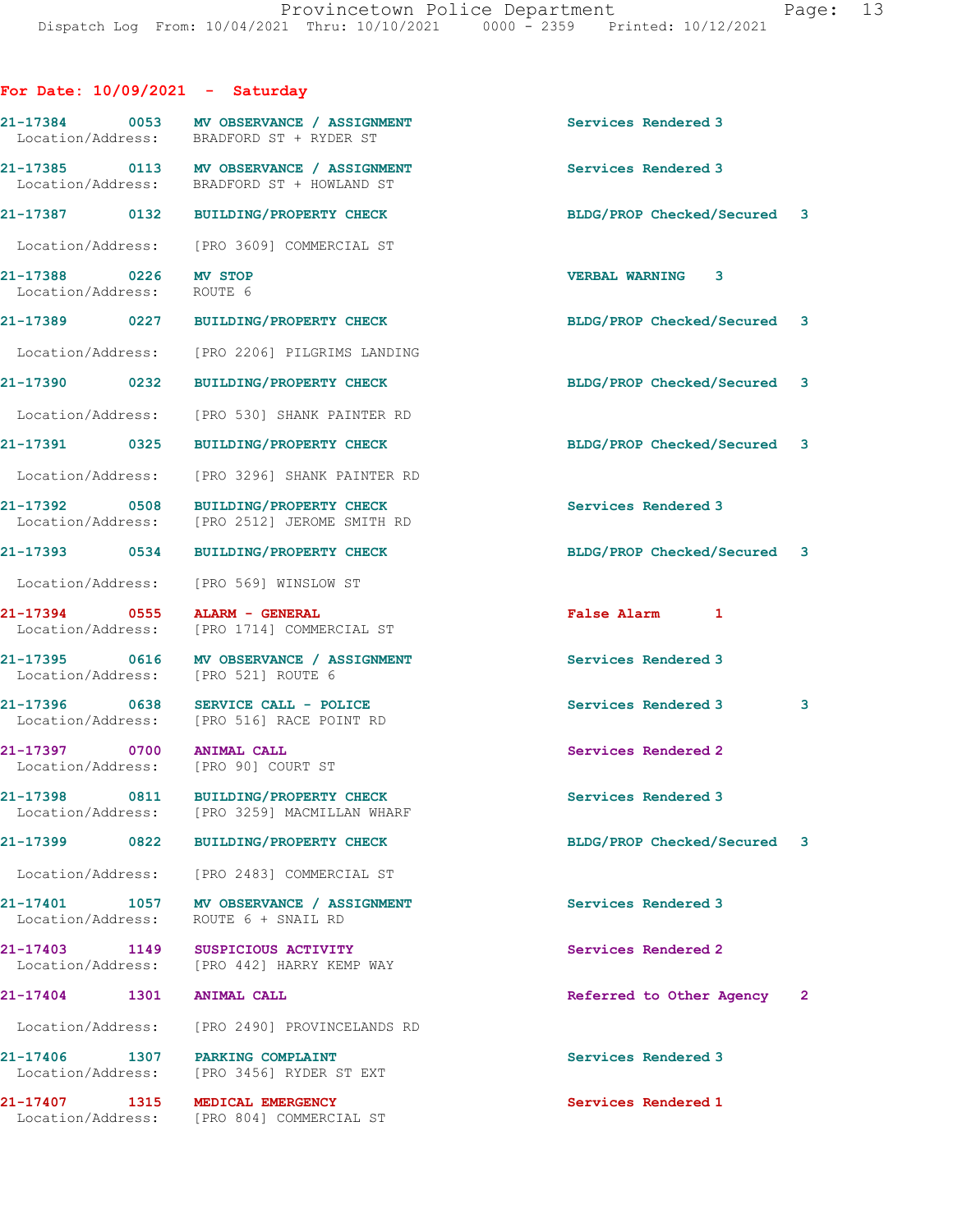Dispatch Log From: 10/04/2021 Thru: 10/10/2021 0000 - 2359 Printed: 10/12/2021 21-17409 1432 MEDICAL EMERGENCY Transported to Hospital 1 Location/Address: [PRO 440] HARRY KEMP WAY 21-17411 1438 MV COLLISION Services Rendered 1<br>
Location/Address: BAKER AVE Location/Address: 21-17412 1509 MEDICAL EMERGENCY Transported to Hospital 1 Location/Address: [PRO 3670] SHANK PAINTER RD 21-17415 1521 ASSIST CITIZEN Services Rendered 3 Location/Address: COURT ST + COMMERCIAL ST 21-17416 1630 BUILDING/PROPERTY CHECK Services Rendered 3 Location/Address: [PRO 105] COMMERCIAL ST 21-17417 1649 MV OBSERVANCE / ASSIGNMENT Services Rendered 3 Location/Address: COMMERCIAL ST + SNAIL RD 21-17419 1656 MV STOP VERBAL WARNING 3 Location/Address: [PRO 3430] COMMERCIAL ST 21-17421 1813 BUILDING/PROPERTY CHECK BLDG/PROP Checked/Secured 3 Location/Address: [PRO 537] SHANK PAINTER RD 21-17422 1829 FOLLOW UP Could Not Locate 2<br>
Location/Address: [PRO 2003] FREEMAN ST [PRO 2003] FREEMAN ST 21-17423 1833 MV STOP VERBAL WARNING 3 Location/Address: CONWELL ST + OLD ANN PAGE WAY 21-17428 2028 MEDICAL EMERGENCY **PATIENT REFUSAL** 1 Location/Address: [PRO 269] COMMERCIAL ST 21-17429 2032 MV STOP VERBAL WARNING 3 Location/Address: PRINCE ST 21-17430 2116 MV STOP VERBAL WARNING 3 Location/Address: [PRO 3271] BRADFORD ST 21-17431 2204 BUILDING/PROPERTY CHECK Services Rendered 3 Location/Address: [PRO 3259] MACMILLAN WHARF 21-17432 2208 MV OBSERVANCE / ASSIGNMENT Services Rendered 3 Location/Address: BRADFORD ST + HOWLAND ST 21-17433 2220 BUILDING/PROPERTY CHECK Services Rendered 3 Location/Address: SHANK PAINTER RD 21-17434 2220 BUILDING/PROPERTY CHECK Services Rendered 3 Location/Address: [PRO 3430] COMMERCIAL ST 21-17435 2235 MEDICAL EMERGENCY Transported to Hospital 1 Location/Address: [PRO 2266] COMMERCIAL ST 21-17436 2244 MV STOP VERBAL WARNING 3 Location/Address: [PRO 1638] COMMERCIAL ST 21-17438 2339 PARKING COMPLAINT **Services Rendered** 3 Location/Address: [PRO 1279] ATLANTIC AVE

## For Date: 10/10/2021 - Sunday

3

21-17440 0017 MEDICAL EMERGENCY PATIENT REFUSAL 1 Location/Address: [PRO 542] SHANK PAINTER RD Refer To Arrest: 21-187-AR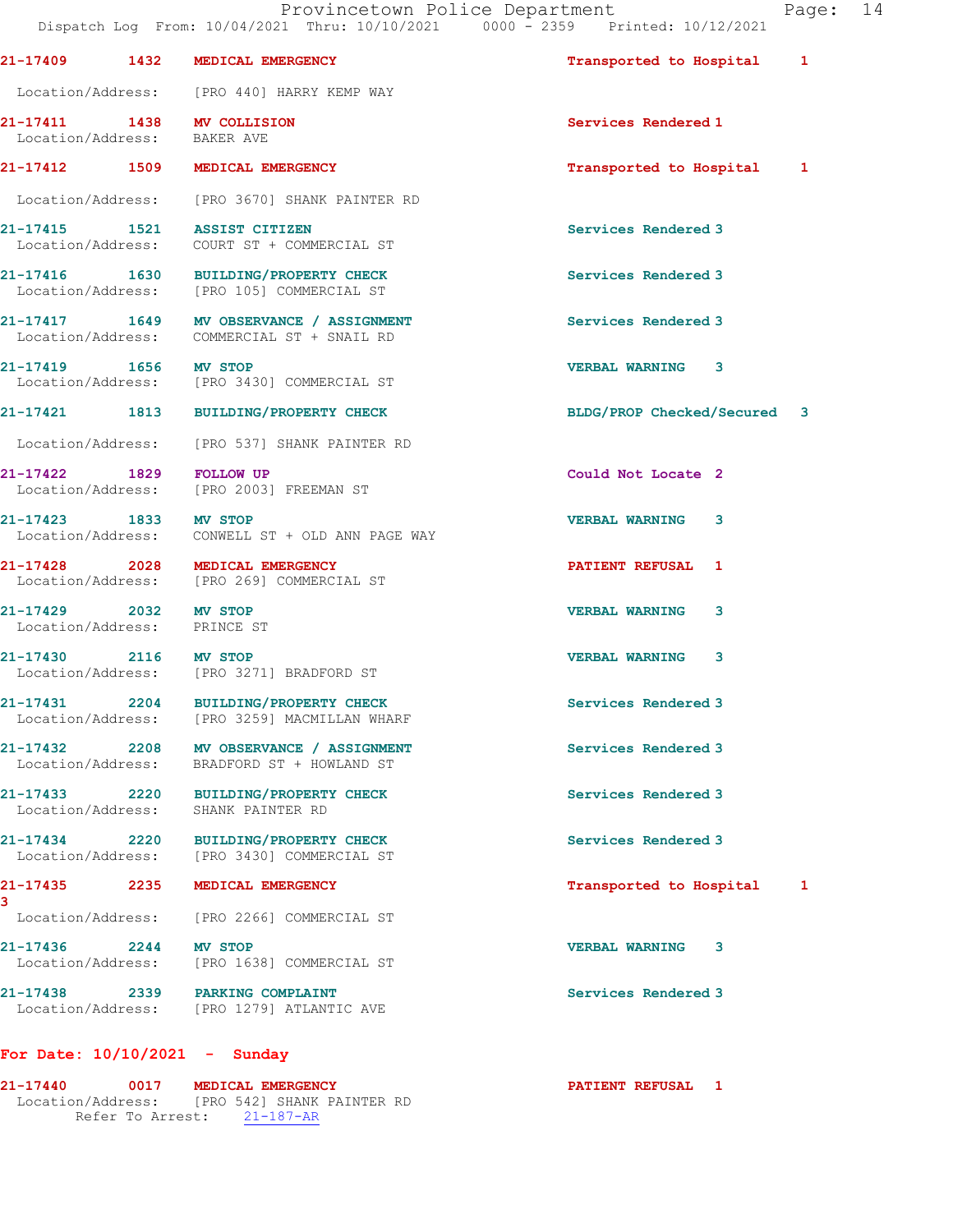Provincetown Police Department Fage: 15 Dispatch Log From: 10/04/2021 Thru: 10/10/2021 0000 - 2359 Printed: 10/12/2021 21-17442 0037 NOISE COMPLAINT 21-17442 0037 3 Location/Address: [PRO 3276] COMMERCIAL ST 21-17443 0039 MEDICAL EMERGENCY Transported to Hospital 1 Location/Address: [PRO 1892] SHANK PAINTER RD 21-17445 0149 NOISE COMPLAINT SPOKEN TO 3 Location/Address: [PRO 424] COURT ST 21-17446 0201 MV OBSERVANCE / ASSIGNMENT Services Rendered 3 Location/Address: BRADFORD ST + STANDISH ST 21-17447 0310 ASSIST DEPARTMENT / MUTUAL AID Could Not Locate 3 Location/Address: [PRO 742] BRADFORD ST 21-17448 0715 MEDICAL EMERGENCY **120 CONTRACT CONTRACT AND ACCOM**  Location/Address: [PRO 3670] SHANK PAINTER RD 21-17449 0746 SERVICE CALL - POLICE 21-17449 Services Rendered 3 Location/Address: [PRO 516] RACE POINT RD 21-17450 0757 BUILDING/PROPERTY CHECK Services Rendered 3 Location/Address: [PRO 3259] MACMILLAN WHARF 21-17451 0823 MV OBSERVANCE / ASSIGNMENT Services Rendered 3 Location/Address: [PRO 3440] ROUTE 6 21-17452 0835 MV STOP VERBAL WARNING 3 Location/Address: ROUTE 6 + SNAIL RD 21-17454 0935 BUILDING/PROPERTY CHECK BLDG/PROP Checked/Secured 3 Location/Address: [PRO 2512] JEROME SMITH RD 21-17455 0942 PARKING COMPLAINT Services Rendered 3 Location/Address: [PRO 1279] ATLANTIC AVE 21-17456 1008 ALARM - FIRE 1008 False Alarm 1<br>
Location/Address: [PRO 433] RYDER ST EXT Location/Address: [PRO 433] RYDER ST EXT 21-17457 1058 911 - GENERAL SPOKEN TO 1 Location/Address: CENTER ST + COMMERCIAL ST 21-17461 1249 BUILDING/PROPERTY CHECK Services Rendered 3 Location/Address: [PRO 3296] SHANK PAINTER RD 21-17462 1314 ANIMAL CALL Services Rendered 2 Location/Address: COURT ST 21-17463 1330 LOST PROPERTY Services Rendered 3 Location/Address: [PRO 542] SHANK PAINTER RD 21-17465 1355 ASSIST CITIZEN **120 CONTACT REFERITED** Referred to Other Agency 3 Location/Address: [PRO 3210] LONG POINT LIGHTHOUS ST 21-17466 1441 BUILDING/PROPERTY CHECK Services Rendered 3 Location/Address: [PRO 2483] COMMERCIAL ST 21-17467 1444 BUILDING/PROPERTY CHECK Services Rendered 3 Location/Address: [PRO 106] COMMERCIAL ST 21-17469 1517 MEDICAL EMERGENCY Transported to Hospital 1 Location/Address: [PRO 958] JEROME SMITH RD 21-17472 1613 MISSING PERSON Services Rendered 1 Location/Address: [PRO 2237] PEARL ST 21-17473 1631 COMPLAINT - GENERAL Services Rendered 3